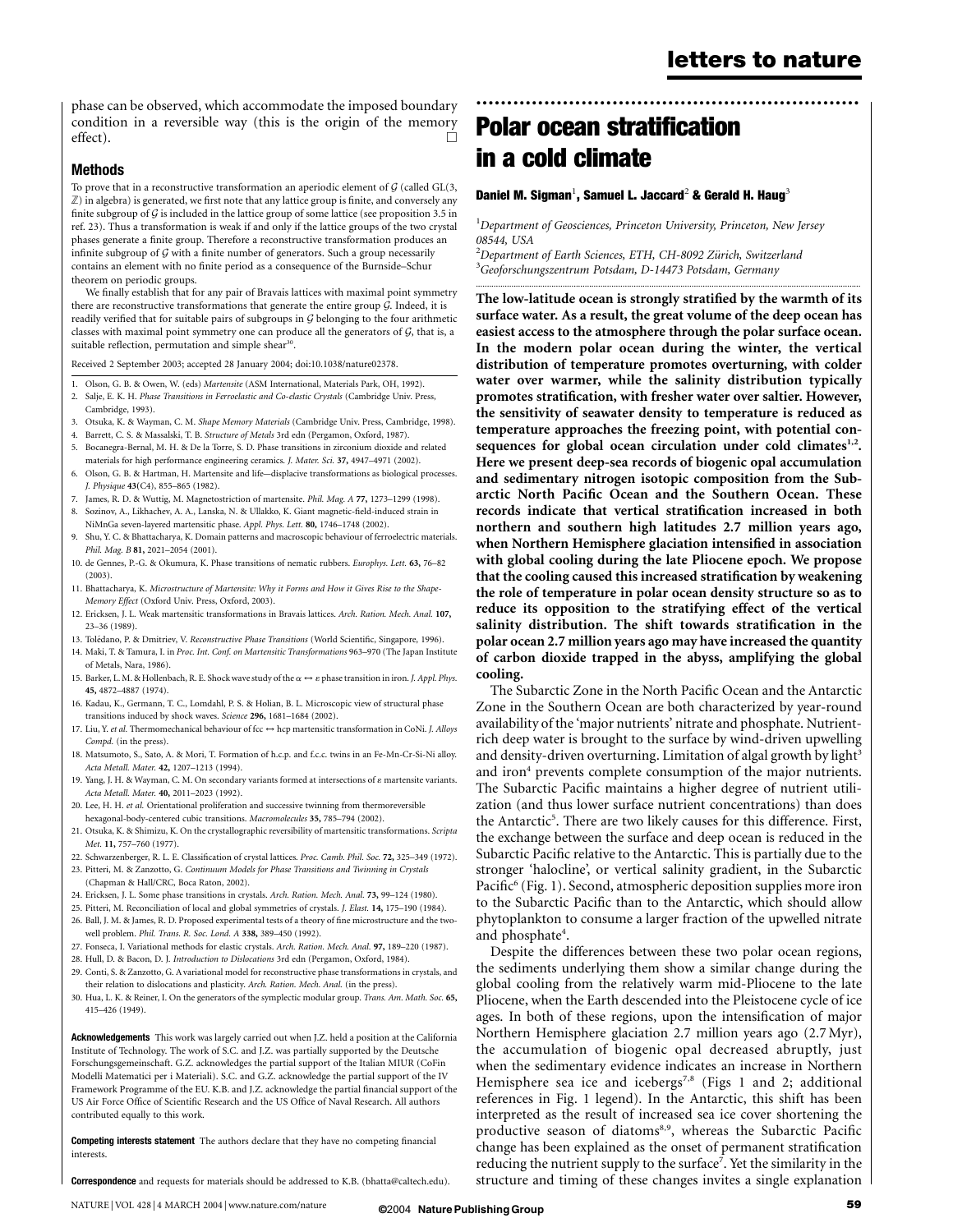## letters to nature

that would apply in both hemispheres. To distinguish between the very different alternative explanations that have been posed for the 2.7-Myr decrease in opal accumulation, we have measured the  $\rm ^{15}N/^{14}N$  ratio of bulk sediments as an indicator of nitrate utilization (see Methods). Oceanic phytoplankton preferentially consume  $14$ N-nitrate over  $15$ N-nitrate, resulting in lower sediment  $15N/14N$ under more nitrate-replete conditions (that is, the more the gross physical supply of nitrate exceeds the biological assimilation of nitrate) $^{10}$ .

In the Subarctic Pacific record, sediment  $15N/14N$  increases markedly at the 2.7-Myr event, simultaneously with the decrease in opal accumulation (Fig. 2a, inset) and the increase in ice-rafted debris<sup>7</sup>, suggesting more complete consumption of surface nitrate subsequent to the intensification of Northern Hemisphere glaciation. This result is consistent with the observation that diatom opal export in the modern Subarctic Pacific could not increase by more than 30% before silicate would be completely absent from the summertime surface layer<sup>11</sup>, which indicates that the sharp drop in opal flux at 2.7 Myr cannot be attributed to a decrease in the completeness of silicate consumption. Together, the records of  $15N/14N$  and opal accumulation rate make a strong case that the sedimentary change at 2.7 Myr records a decrease in the rate of exposure of nutrient-bearing deep water at the Subarctic Pacific surface. After the 2.7-Myr event, cycles appear, with lower opal flux and higher  $15N/14N$  found at intervals that represent the cold phases/ice volume maxima associated with the 41-kyr (obliquity) component of the Milankovitch cycles (Fig. 2a, inset), suggestive of continued climate-induced oscillations in stratification<sup>12</sup>.

In the Antarctic record from Ocean Drilling Program (ODP) Site 1096, over the sediment interval recording the change in opal flux to the sea floor, there is no significant change in the sediment  $15N/14N$ (Fig. 2b). If the threefold decrease in diatom export suggested by the

opal accumulation change were driven by a decrease in the degree of nitrate consumption, the  $^{15}N/^{14}N$  of sinking organic matter should have been roughly 3‰ higher before the 2.7-Myr shift<sup>13</sup>. As in the Subarctic Pacific, this suggests that the decrease in opal accumulation rate was not driven by a decrease in the degree to which nutrients were consumed in the surface layer. Rather, the data suggest that the supply of nutrients decreased. While silicate consumption is far from complete in parts of the Antarctic, essentially all of the silicate is consumed within  $\sim$  5° latitude of the Polar Front in the regions where it has been studied<sup>14</sup>, and the 2.7-Myr decrease in opal accumulation observed at ODP Site 1096 has been noted from various sites in the Antarctic (black dots in Fig. 1, references in legend), several of which are close to the Polar Front (the dashed line in Fig. 1) and most of which are overlain by surface waters that are silicate-poor by the end of the summer<sup>5</sup>. Therefore, the modern surface distribution of dissolved silicate suggests strongly that the decrease in opal accumulation at 2.7 Myr was not solely due to a decrease in the opal:carbon ratio of export production<sup>15</sup>, as this change alone would require that, after 2.7 Myr, surface waters became extremely enriched in silicate. Although the modern ocean may not be an ideal reflection of mean post-2.7 Myr conditions, interglacials similar to the current one should be reflected in the post-2.7 Myr interval of the sediment records in Fig. 1. Thus, as in the Subarctic Pacific, the  $15N/14N$  and opal data together indicate that the nutrient supply to the surface was much greater before the late Pliocene cooling event, suggestive of a subsequent shift towards stratification.

That the apparent degree of nitrate utilization increased at 2.7 Myr in the Subarctic Pacific but remained constant in the Antarctic is consistent with the iron budget in these different regions. In the Subarctic Pacific, where a significant fraction of the iron supply comes from the atmosphere<sup>4</sup>, algal productivity





during roughly the same time interval<sup>7-9,25,27-30</sup>. The broad distribution of the opal decrease within both the Subarctic North Pacific and the Antarctic argues against lateral sediment transport as the cause of the opal accumulation decrease. The increase in opal accumulation at lower latitudes may have been driven by an increase in the oceanic silicate concentration resulting from the drop in opal burial in the polar regions.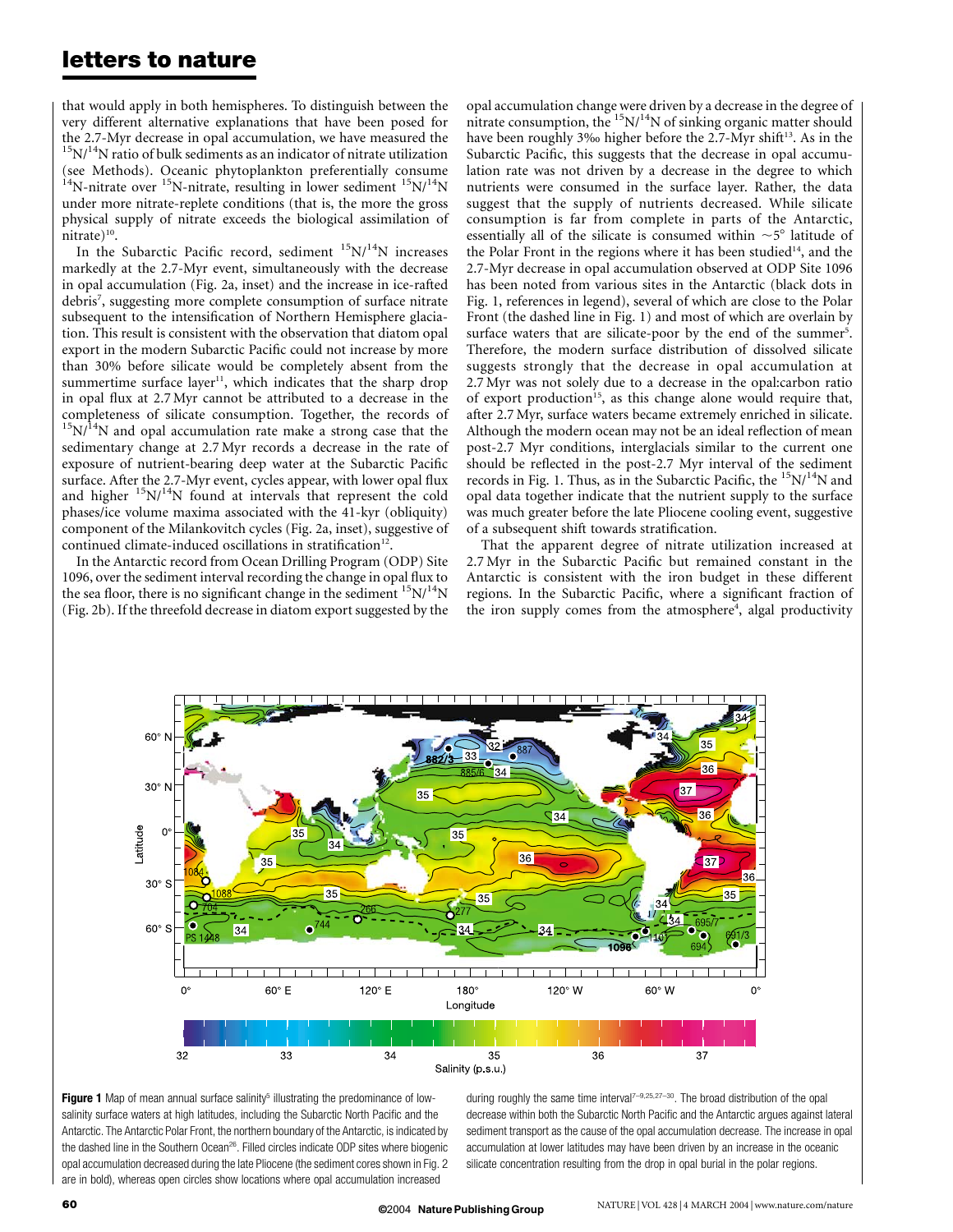would not be strictly limited by the amount of dissolved iron imported from deep water, so that the degree of nitrate consumption should increase in response to stratification. In contrast, in the Antarctic, where nearly all of the iron supply is from upwelled deep water, productivity should decrease as deep water supply decreases, so that the fraction of the nitrate supply that is consumed should remain constant in the face of stratification<sup>16</sup>. Moreover, the lack of any evidence for iron enrichment in the Antarctic provides an additional argument against a decrease in the opal:carbon ratio of export production at the 2.7-Myr transition.

These data fit into a growing body of evidence for a pervasive link between cold climates and polar ocean stratification during the late Cenozoic. Stronger stratification has been proposed for the Antarctic surface during late Pleistocene glacial periods<sup>17,18</sup> and for the last glacial Okhotsk Sea and western Subarctic North Pacific<sup>12</sup>. The well-studied reduction in deep water formation in the high-latitude North Atlantic during ice ages<sup>19</sup> is, in essence, a shift towards stratification in that region. While efforts to explain the stratification of the glacial North Atlantic have focused on changing freshwater inputs<sup>20</sup>, the strong correlation of reduced deep water formation with cold periods is most suggestive of cooling as the direct cause of stratification.

The vertical stability of the polar ocean is controlled by the typically opposing effects of temperature (destabilizing) and salinity (stabilizing) (Fig. 3a), but density is less dependent on temperature at lower temperatures. As a result, as the mean temperature of the ocean decreases, a given temperature difference between the surface and deep water would cause a smaller density

difference. Thus, homogeneous cooling of the polar ocean water column would cause the vertical temperature gradient to be less important in setting the density gradient, rendering the existing salinity gradient more capable of maintaining year-round polar ocean stratification. Models have shown that stratification of the North Atlantic during glacial times could be the result of global ocean cooling, given the nonlinear sensitivity of seawater density to temperature<sup>1,21</sup>.

The importance of global ocean temperature to stratification in other polar regions can be illustrated by recalculating the density profile of the wintertime Antarctic under conditions of higher and lower temperature than today (Fig. 3). If the entire water column is warmed by 3 °C, the modern surface-to-subsurface density difference is removed, such that there would be no barrier to overturning (Fig. 3b, red crosses compared to bold black 'plus' symbols). On the other hand, cooling the entire water column by  $2^{\circ}$ C causes an approximate doubling of the modern surface-to-subsurface density difference (Fig. 3c, blue crosses compared to bold black 'plus' symbols). Such a cooling is actually impossible, as the wintertime surface is already near freezing (Fig. 3a). If the entire water column is simply cooled to the freezing point, the vertical density difference is made even stronger (Fig. 3c, red crosses compared to bold black 'plus' symbols), such that a halving of the modern surface-to-deep salinity difference in the wintertime Antarctic would be required to completely counteract its effect (Fig. 3c, green crosses and dashed line). Changes in polar stratification through this mechanism would not develop until the entire ocean water column had changed temperature. Thus, this response would not be evident in model



Figure 2 Subarctic North Pacific (ODP Site 882) and Southern Ocean (ODP Site 1096)<sup>8</sup> palaeoceanographic time series. Shown are biogenic opal accumulation over the past 4 Myr and sediment  $15N/14N$  across the late Pliocene opal transition. **a**, Mass accumulation rate (MAR) of biogenic opal in the Subarctic North Pacific (green) decreases at the onset of major Northern Hemisphere glaciation at 2.7 Myr (more specifically, 2.73 Myr; ref. 7). Inset, fluctuations in biogenic opal percentage (green) and  $\delta^{15}N$  (blue) during the time interval 2.6–2.73 Myr reveal a cycle consistent with the Milankovitch

obliquity frequency (high sediment  $\delta^{15}N$  correlates with abundance peaks in ice-rafted debris<sup>7</sup> (data not shown);  $\delta^{15}N = ((15N)^{14}N)_{\text{sample}}/(15N)^{14}N)_{\text{reference}} - 1) \times 1,000\%$ o). **b**, Mass accumulation rate of biogenic opal in the Antarctic zone of the Southern Ocean (ODP Site 1096, red) $8$  shows a decrease that is similar in structure and timing to that observed in the Subarctic North Pacific. Sediment  $\delta^{15}$ N (blue) across the opal accumulation transition shows no systematic or significant change, varying between 3 and 4‰.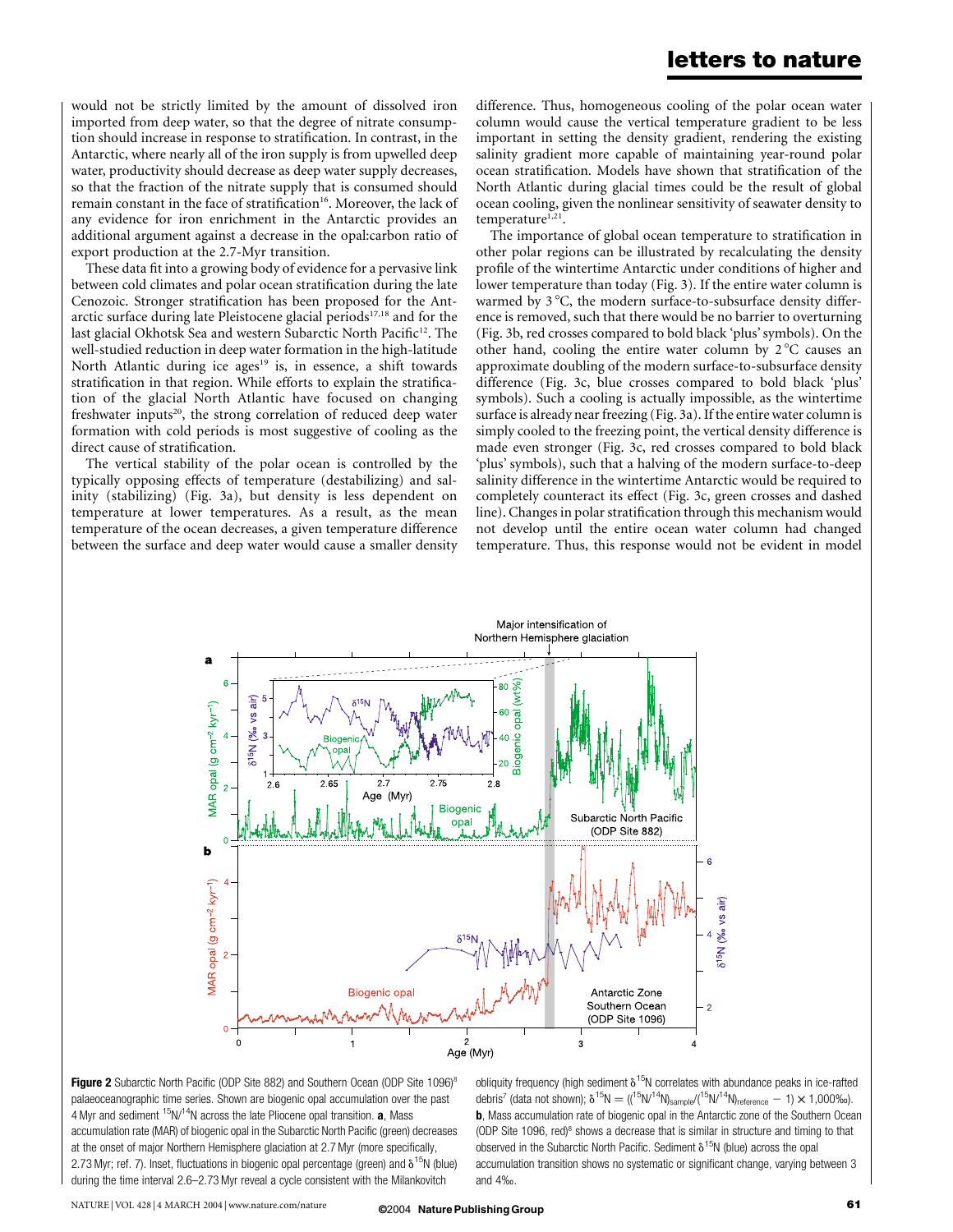## letters to nature



Figure 3 Density as a function of depth in the modern wintertime Antarctic and changes in this density structure for uniform changes in seawater temperature. Potential temperature (a, open blue circles), salinity (a, open red squares), and calculated potential density (b and c, bold black 'plus' symbols) for a wintertime profile in the Antarctic (WOCE SR04 station 163, Atlantic sector, 65.7° S, 38.8° W, 23 September 1989), and recalculation of potential density after several simple hypothetical changes in water column temperature and salinity (b and c, crosses). Wintertime data are used because overturning is most likely during that season, and this region is among the least vertically stable in the open Antarctic. The recalculated potential density profiles are for: (1) warming the entire water column by 3  $\degree$ C (b, red crosses and solid line); (2) warming the entire water column by 3  $\degree$ C

experiments that are run for less than the ventilation time of the deep ocean<sup>22</sup>.

One important caveat to our proposal is that, as the low latitudes cool, the atmosphere may transport less fresh water to the polar ocean, which could work to reduce the polar salinity gradient (Fig. 3, green crosses). Moreover, other physical mechanisms for a link between cooling and stratification cannot be ruled out. The westerly winds could shift equatorward and/or weaken as climate cools, leading to a decrease in wind-driven upwelling in the Antarctic<sup>23</sup>. The sea ice cycle redistributes fresh water within the polar regions, determining where sinking and stratification occurs in the modern polar ocean, and there is evidence for the production, during the last ice age, of extremely salty bottom water in the Antarctic owing to the formation of sea ice<sup>2</sup>, the melting of which may have stratified the open Antarctic. However, it remains unclear whether these other mechanisms could explain the stratification of both the Antarctic and Subarctic North Pacific at 2.7 Myr.

If a polar region migrates towards stratification, positive feedbacks reinforce this change. An increase in polar ocean stratification would increase the residence time of water in the polar surface by decreasing exchange with the subsurface, allowing the surface to accumulate the fresh water being deposited from the atmosphere and thus causing further stratification. As a result, while gradual ocean cooling would motivate a gradual shift towards stratification, the positive feedback associated with freshwater accumulation may cause the onset of stratification to be abrupt, as is observed for the 2.7-Myr transition.

A positive feedback of greater global significance may operate through atmospheric carbon dioxide. The export of organic carbon out of the low-latitude surface ocean works to sequester carbon dioxide in the ocean interior, while the exposure of deep water at the polar ocean surface allows this carbon dioxide to escape back to

and decreasing the salinity of the surface mixed layer by  $0.1$  p.p.t. (b, green crosses and dot-dashed line); (3) cooling the entire water column by  $2^{\circ}C$  (c, blue crosses and dotted line; this would cool the shallowest and deepest waters past the freezing point); (4) cooling the entire water column to near the freezing point,  $-1.9$  °C (c, red crosses and solid line); and (5) cooling the entire water column to  $-1.9$  °C and increasing the salinity of the surface mixed layer by  $0.1$  p.p.t. ( $c$ , green crosses and dot-dashed line). Density and recalculated density after warming (b) and cooling  $(c)$  are also plotted for deep waters in the Pacific sector of the Antarctic near ODP Site 1096 (purple diamonds, filled and open, respectively; WOCE S04P station 702, 67 $^{\circ}$  S, 87 $^{\circ}$  W, 28 February 1992), which are warmer and saltier than deep waters in the Atlantic sector of the Antarctic.

the atmosphere if not all of the major nutrients are consumed there. The slower the ocean is ventilated at a high-nutrient polar surface region, the more the low-latitude 'biological pump' is able to drive the accumulation of surface-extracted carbon dioxide in the ocean interior $24$ . By preventing the polar release of deeply sequestered carbon dioxide, stratification in both the Antarctic and the Subarctic Pacific may have amplified the climate cooling associated with the onset of Northern Hemisphere glaciation, while overturning of the polar ocean may have played a role in the poorly understood warmings of the late Oligocene and middle Miocene (see Supplementary Information).

#### Methods

Ocean Drilling Program Sites 882 and 1096 are in the northwest Subarctic Pacific (50° 21' N, 167° 35' E; water depth 3,244 m) and eastern Pacific sector of the Antarctic  $(67°34' S, 76°58' W, water depth 3,152 m), respectively. Methods for the opal mass$ accumulation records of ODP Sites 882 and 1096 are described in refs 7 and 8, respectively, while the biogenic opal percentage record for ODP Site 882 in the inset of Fig. 2 was determined by alkaline extraction of silica<sup>25</sup>, with replication indicating a reproducibility of  $\pm$ 3%

Nitrogen isotope ratios were determined on freeze-dried and homogenized samples by on-line combustion using a ThermoQuest NC2500 elemental analyser coupled to a ThermoFinnigan DeltaPlus mass spectrometer via a ThermoFinnigan Conflo III at the University of British Columbia, Vancouver. Analytical precision is  $\pm$ 0.3‰ (1 $\sigma$ ), and the values are reported relative to air  $N_2$ .

The astronomically calibrated stratigraphy for ODP Site 882 is based on magnetostratigraphy and fine tuning of GRAPE density oscillations in the orbital precession band to the summer insolation at  $65^{\circ}$  N (ref. 7). The age model for ODP Site 1096 is based on magnetostratigraphy<sup>8</sup>. At ODP Site 1096, the sharpest decrease in biogenic opal percentage occurs roughly 12 m below the Matuyama/Gauss magnetic reversal at 2.58 Myr, suggesting that the bulk accumulation rate change is at roughly 2.7 Myr, consistent with the established significance of 2.73 Myr for climate and sediment records in general. Accordingly, a subtle change has been applied to the original age model.

Received 4 June 2003; accepted 19 January 2004; doi:10.1038/nature02357.

<sup>1.</sup> Winton, M. The effect of cold climate upon North Atlantic Deep Water formation in a simple oceanatmosphere model. J. Clim. 10, 37–51 (1997).